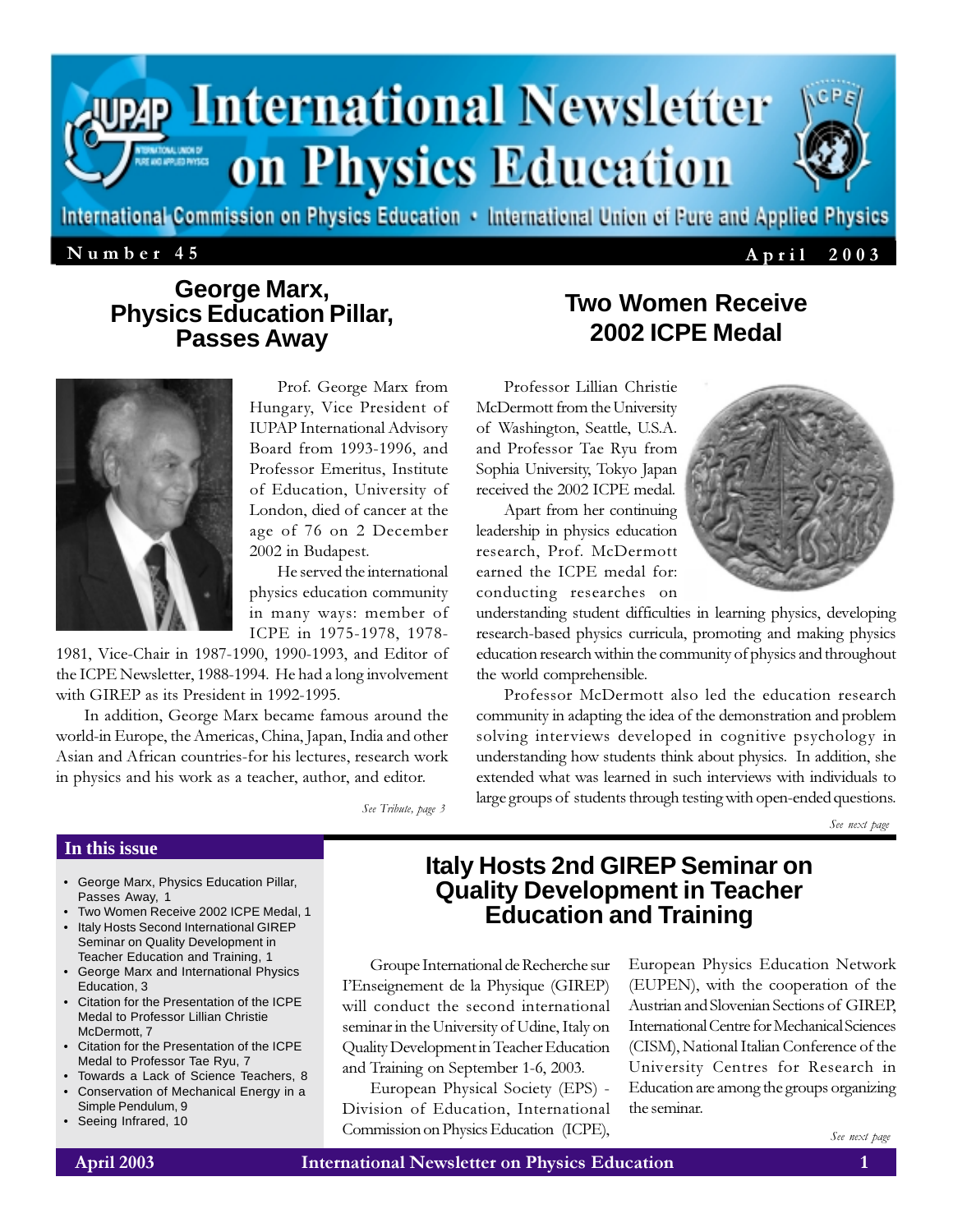TWO (Continued from Page 1)

Further, she broke new ground in demonstrating how to create high quality curricular materials based on research knowledge.

Professor Tae Ryu is awarded the ICPE medal for her remarkable contributions to physics education. Her international contribution in physics education started when she organized a workshop based on her experience in the Summer Institute of Harvard Project Physics in 1972. The workshop had influenced college and highschool teachers who participated and published a Japanese version of "Project Physics". This evolved into the Association for Physics Education in Japan, which has been one of the most active and creative groups of physics teachers in Japan.

She created profound impact on physics education in Japan. The most remarkable effect was that after the ICPE conference in Japan that she organized, many Japanese high school teachers started to attend meetings such as ICPE, GIREP, ASE (UK), NSTA (USA).

In addition, she performed joint international research work such as Physics Problems for University Entrance Examinations with Professors P. Black and G. Marx, et al. The report from this work was later published as part of a UNESCO book "Science and Technology Literacy" by UNESCO Project 2000. She also, wrote "The Factor Affecting High School Students' Choice of Science Courses" with Professor Woolnough, and participated in the UNESCO-PAC W3 working group activity.

ITALY (Continued from Page 1)

The seminar aims to (1) bring together physics teacher trainers to share their ideas on "how physics teachers teach physics in schools"; (2) consider the practices, resources and support that encourage and enable physics teachers to achieve, maintain and enhance good quality teaching throughout their professional lives; and (3) bring together teacher trainers, scientists from universities and industries, researchers in education, and school teachers to improve the quality of physics education.

The activities of the seminar include plenary lectures, round tables, panel sessions and workshops with the following themes: (1) Teacher Education and New Technologies, (2) Initial Teacher Education, (3) In-Service Teacher Training and Teacher Training at a Distance, (4) Contribution of Research to Teacher Training, and (5) The Universities and the implementation of Sorbonne and Bologna agreements; the role of universities in teacher education and training; and the training of university teachers.

The topics covered in the plenary lectures are: Training teachers as a challenge for achieving quality in science teacher; Initial teacher training and the improvement of science teaching; A worldwide moving on teacher training; Teachers' competences and professional autonomy; Indications for teacher training from real life experiences; Toys in teacher training; New languages for a new science curriculum integrating research and training for conceptual change; Epistemological aspects in the formation of science teachings; and Contribution of associations and thematic networks to the training of science teachers.

The following outcomes are expected:

- 1. A collection of papers on issues connected to quality development in teacher education and training for all grades in school from kindergarten to pre-university level.
- 2. A collection of papers on innovation in physics teaching.
- 3. A final document written with indication and recommendation on how to:
	- promote co-operation between schools and universities;
	- produce papers useful for teachers and to help teachers to produce papers themselves;
	- write criteria for supporting teachers in documenting their own work; and
	- enhance the contributions of institutions to the improvement of teacher training.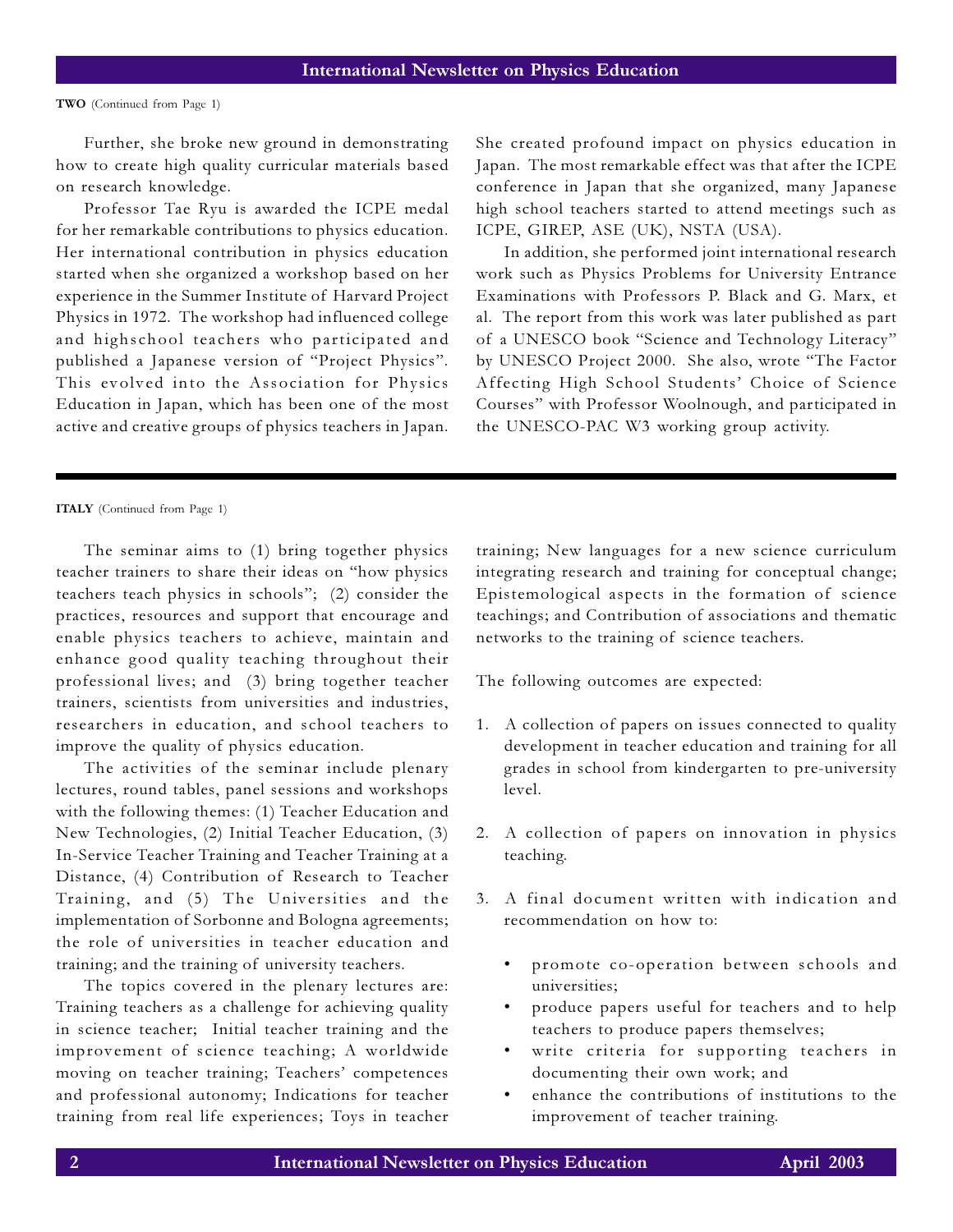## **George Marx and International Physics Education**

Professor Emeritus, Institute of Education, University of London

by Jon Ogborn

#### **The Danube Seminars**

I well remember standing with George Marx in Visegrad, where the Danube makes its huge bend to the south, looking across to what was then Czechoslovakia. George had chosen this historic place for the second Danube Seminar, the first of many Danube Seminars on Physics Education held in Hungary. Why the title, "Danube Seminars"? George Marx wanted the countries of Eastern Europe, then frozen in the Soviet bloc, to come together to invent for themselves new ways of thinking about teaching physics in the school. And he wanted to ignite that fire with flames taken from the best and most recent work and thinking in other countries. I was there as one of the matchsticks in his matchbox. At that time, in 1975, it was not at all trivial to arrange such a meeting.

Colleagues from Eastern Germany, Poland, Czechoslovakia, Yugoslavia could travel to Hungary fairly freely, but had almost no money. Visitors from England needed not only a visa, but also a "previsa" which requested permission to issue a visa. With determined effort, George overcame all these problems. Only one problem he did not solve: Hungarian forints once bought could not be changed back into English pounds. So we had to spend them all in Hungary. But such was George's generosity that we never managed to spend any at all! So we went back home with unusable currency. Perhaps this too was part of his plan: it made it more likely that we would return!

The first Danube Seminar held in Vienna in 1974 with the help of Roman Sexl, was about the teaching of wave mechanics in schools. The second, at Visegrad in 1975 was about teaching statistical mechanics. Together, the report on the two seminars, titled "Atoms in the School" showed ways of teaching about the structure and nature of atoms, and about the statistical consequences of the atomic/molecular hypothesis. Already it showed George Marx's deep vision: to reform physics education, tackle first the essentials of modern physics. Get the big and difficult things right, and maybe the smaller ones will follow.

There followed many further Danube Seminars. The third Seminar was on the teaching of Newtonian mechanics, "Momentum in the School". From that Seminar I remember the taste of a breakfast of milk and salty bread bought at a rail station, and learning the Hungarian word for the number 3. George had arranged for me to see his colleague Eszter Toth teaching some statistical mechanics at her school in Budapest. Leaving Visegrad in the dark at 5.00 am, Eszter and I travelled by train and bus to Budapest to arrive just in time for the first lesson of the day, breakfasting on delicious bread and milk on the way.

Eszter and her class, using some ideas we had developed in the UK, studied the distribution of molecules in two halves of an empty box. Throwing a die, they chose one of six "molecules" (numbered bits of plastic) to move from one half to the other. The students soon saw that 3 in one half and 3 in the other is the most probable distribution. "Harum harum" they said. Slowly the meaning dawned on me. I could at last count beyond 2 in Hungarian!

By the time of the fourth Seminar, "Structure of Matter in the School", in 1979, participation was truly international, with contributions from Australia, Austria, Bulgaria, Czechoslovakia, Denmark, East Germany, Finland, Holland, Italy, Poland, Japan, and the UK, USA, and USSR. This may have been the seminar at which, during an evening dinner at a Czarda, the Russians present demanded that everyone sing a national song. Nervously, I realised that I was the only person from the UK. "Do I have to?", I asked George. "When a Superpower says 'sing', you sing!" was his answer. I sang, badly.

Events had been moving fast in Hungarian physics education. By 1977, the Hungarian Academy of Sciences, led by George Marx, had developed a proposal for curriculum reform in the sciences, in the General and in the Grammar School. Drawing on George's vision, the proposal started from the broad scientific world picture, and showed how to develop its essentials in a co-ordinated way across the sciences. At one International Conference I showed a slide picturing the "leaders" in science education, USA and UK, as runners looking behind them at another nations, waving them on. "Come, follow us". So, looking backwards, they did not see a small country, Hungary, running ahead of them with its own excellent programme. George was very very proud of this compliment.

It was at these Danube Seminars and later meetings in Hungary that I learned from George the essential gaiety and vivacity of Hungarian life. The Seminars were at a high intellectual level, but were always serious without ever being solemn. George's own lectures were masterpieces of wit as well as of clarity. In the evenings we danced and sang, George foremost amongst us. And anyone whose birthday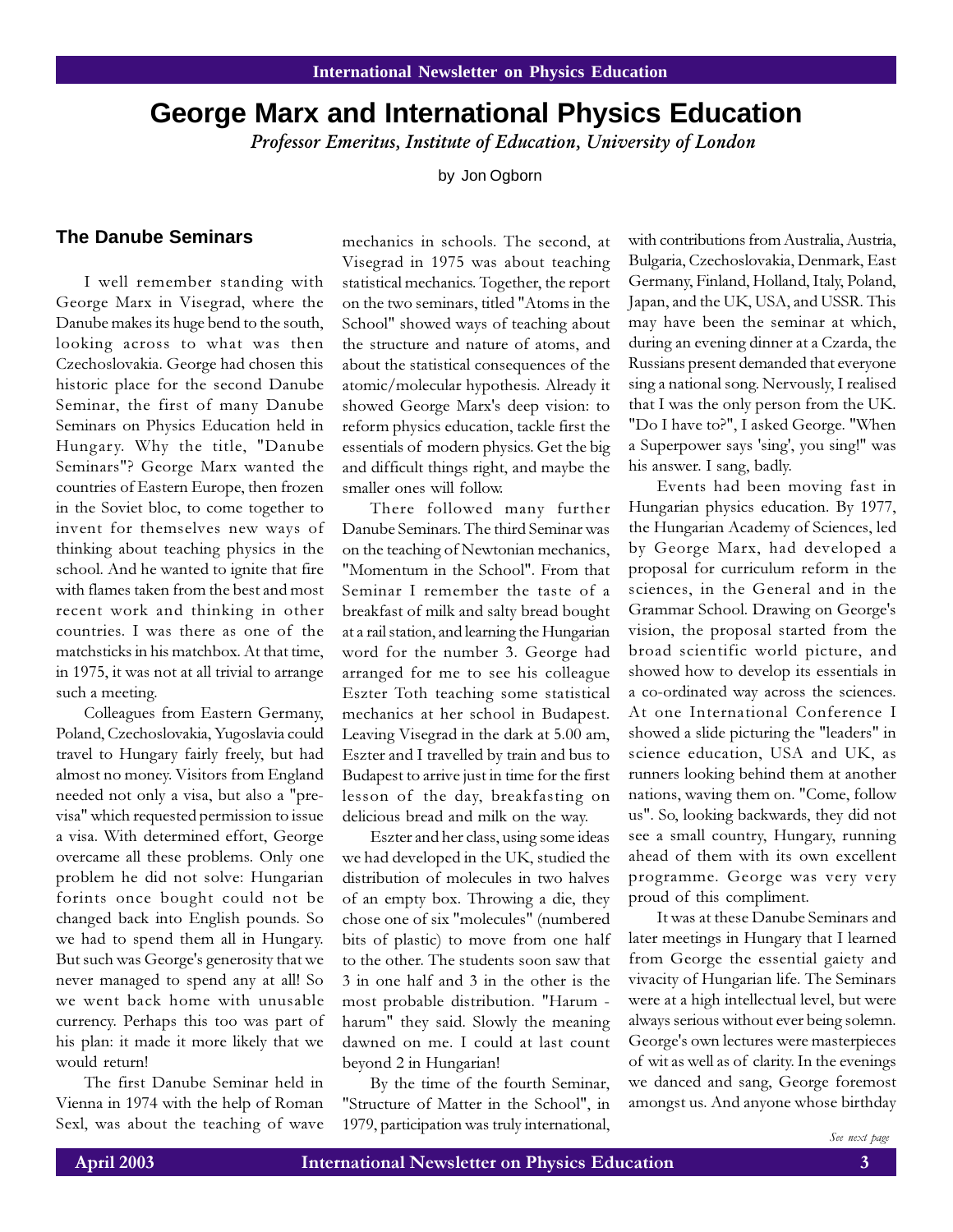it was found themselves being serenaded by gypsy violinists. We all wondered how George knew these birthdays so well. Simple: his conference registration forms always had a mysterious official looking section in which one had to write one's date of birth!

## **IUPAP, ICPE and GIREP Meetings**

By the early 1980's George Marx had built up strong links with the International Union of Pure and Applied Physics (IUPAP) and its International Commission on Physics Education ICPE. They began supporting the Danube Seminars, which went from strength to strength. In 1981 a Seminar, on Nuclear Physics and Nuclear power, was held in the lake-side town of Balatonfüred. The collection of essays "Quantum Mechanics in the School" in the same year drew together much of the previous work, now bringing in contributions from such as Sir Nevill Mott and Victor Wiesskopf. Similarly the Danube Seminar teasingly entitled "Disorder in the School" (1983) built on earlier seminars about statistical mechanics, but began to go beyond them. George Marx, with his wide and eclectic circle of friends and colleagues all round the world, was one of the first to see that the emerging ideas of self organisation in complex systems, might well be important for school education. For myself, I first heard and first failed to understand the word "autopoiesis" (selfcreation) beside the Lake Balaton at this meeting.

Future seminars revealed yet more of the breadth and generosity of George Marx's thinking about science education. He was among the first to grasp the importance of the microcomputer revolution for Science Education. In 1985, as Vice President of GIREP, he organised an international meeting on Microcomputers in Education, again by

the Lake Balaton where he also had a small family country home. Welcomed there for barbecues in the evening, we spent the days looking uncertainly into the future. But for George, the importance of computers had long been clear. At one of the earlier Danube Seminars, he had introduced me to a school student who had, at George's suggestion, programmed for a small home-built computer the "quantum shuffling" game. This was a game we had previously developed in the UK to simulate the Boltzmann distribution of energy quanta amongst atoms in an Einstein solid. However, this student, as well as building the computer, had programmed the whole thing himself in hexadecimal code. To tell the truth, I didn't believe it. But I noticed a small error in the way the averaging of numbers was done (a trap we had ourselves fallen into). The student returned two hours later with the game re-programmed and correct! I learned that George Marx was far from being alone in his Hungarian qualities of determination, self-belief and brilliance.

George's thoughts about the use of microcomputers always turned around the idea of making models with the computer, to get insights into how Nature might behave. These thoughts were reflected in his charming and wideranging collection of examples entitled "Games Nature Plays".

A word here about GIREP and ICPE, and George Marx's involvement in them. Founded in 1966 by Prof. W Knecht, GIREP (Groupe Internationale pour la Recherche sur l'Enseignement de la Physique) is and was a quite small European "club" of people interested in changing Physics Education. Its subscription was small, its membership conditions very open, and its meetings informal. It was a place where school teachers and university educators could talk on terms of considerable equality. As President of GIREP in 1992-95 George Marx helped to make sure that this friendly atmosphere continued. And Paul Black, President before him, recalls how it was George who, when plans for a GIREP meeting failed, stepped in and organised one himself - and made it an excellent one too.

The involvement with ICPE was over an even longer period. Between 1978 and 1981 George Marx served as a member of the Commission, returning in 1987 to 1993 as Vice-Chair. He was also a vice-president of IUPAP between 1993 and 1996. It was George who had originally proposed that ICPE award a medal for outstanding services to the teaching of physics, with an international dimension. In 1997 the Commission awarded George Marx himself the medal whose existence he had initiated. The citation read:

Throughout his long career Professor Marx has devoted himself to advancing the cause of science and of physics education. Both in his research work in physics, and in his work as a teacher, an author and an editor he has made seminal contributions to the literature. He has catalysed the organisation of numerous international conferences and projects in physics education. Always, and in all ways, George Marx has been a trusted advisor and a highly valued friend of physics teachers the world around, and through his continuing and tireless efforts on their behalf has earned their deepest respect, affection and gratitude.

In 1987, George Marx organised another meeting at the Balaton, now supported by ICPE and GIREP, on non linear phenomena. Once again, his depth of vision had taken him beyond the then current concerns of Physics Educators. He saw, long before most, that nonlinearity and chaos, with their connections to selforganisation and perhaps to the nature of life, pose huge but fascinating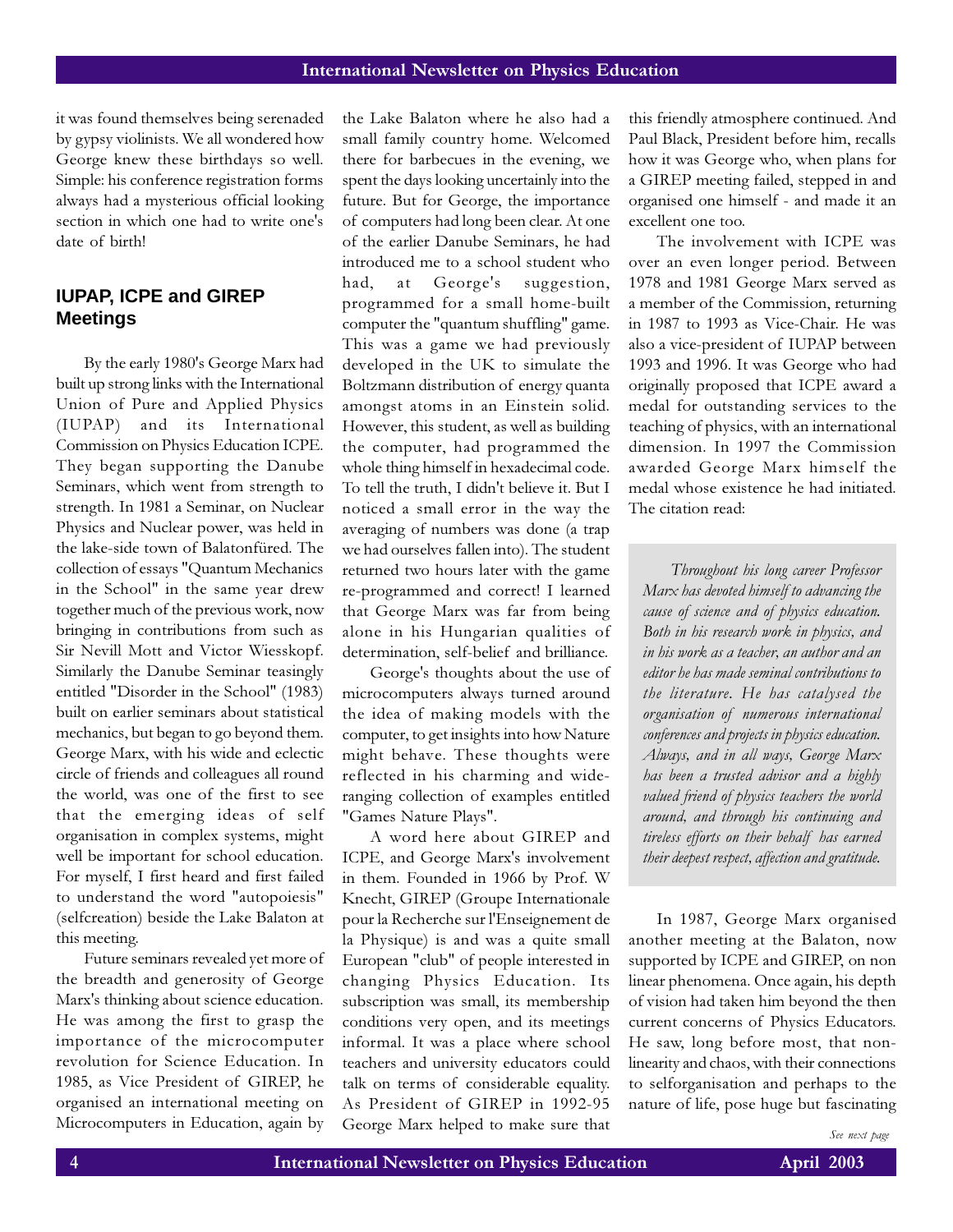problems for Science Education. Again, the conference had one of his teasing titles, "Chaos in Hungary". There is a story about this. Some months later, he was telephoned by a high security official to say that East Germans, possibly subversives, had been seen in Berlin carrying bags labelled "Chaos in Hungary". It was understood that Professor Marx might be responsible. George laughed down the telephone. After a pause, the security man laughed too. George told me that this was one of the clearest concrete signs he had that the old political regime was changing.

In 1989 another conference, supported by GIREP, IUPAP, ICPE, UNESCO and the International Atomic Energy Agency, and introduced by the President of Hungary and the Director General of UNESCO, turned to a different topic, now central to George Marx's concerns. This was Energy and Risk Education. After the 1986 Chernobyl accident, public opinion had turned sharply against nuclear energy. George was deeply concerned that this reaction, while understandable, was not based on a real understanding of the issues. He had been impressed how, in Hungary, the public - educated with a school programme including aspects of nuclear energy - had been much less panic-stricken that in neighbouring countries. He saw that it was essential to support education both about nuclear energy, and about the assessment and understanding of risk. That concern continued: his last paper for the UK journal Physics Education on the occasion of the award to him of the Institute of Physics Bragg Medal for outstanding services to Physics Education, was entitled "Life in the Nuclear Valley". It showed how fundamental to all of life, including its very genesis and survival, have been nuclear processes. The "Nuclear Valley" of the title is the "potential well" formed amongst nuclei of every possible combination of neutrons and protons,

due to their binding energy.

George had introduced us all to the idea at an earlier Danube Seminar. He was now delighted that we in the UK had taken it up in our recent work, and he was thrilled to be taken by us on a computer generated flight over "his" valley, plotted in three dimensions.

Later, in 1992, he found the Hungarian village of Matraderecske, where natural radon levels in houses were very high. Here was a place for very practical nuclear education, touching people's lives. George and his colleague Eszter Toth, together with her high school students, set about a programme of measurement, and practical education. The students learned by teaching the villagers. The last Danube Seminar "Planet in our Hand; Atoms in our Hand" at Eger in 1995 drew on this important experience.

#### **Being Hungarian**

You cannot understand George Marx's vital contributions to Physics Education internationally without first understanding that he was, above all else, intensely and passionately a Hungarian. This feeling shone through everything he said and did. It is at its most striking in his book, "The Voice of the Martians", which takes its title from a line by Isaac Asimov":

"A saying circulated among us that two intelligent species live on Earth: Humans and Hungarians." and from Leo Szilard's reply to Fermi's question whether extra-terrestrial beings were already on Earth: "They are among us, but they call themselves Hungarians" His book records and celebrates the multitude of examples in science of "Martian-Hungarians", speaking a language nobody else understood, invading and in many cases taking over whole areas of science and technology, besides seeding many new ones too. George was deeply proud of the achievements of Hungarian writers, poets, musicians and artists. He was even prouder of the many Nobel prizes won by Hungarian scientists, and of their profound contributions to science. He felt in his heart that all these people were very special, sharing what was for him a special Hungarian quality of excellence. He believed it his duty and privilege as a Hungarian to do everything possible to continue this flowering of talents into the future. People from his small nation had in the past changed the world many times over; George wanted to help that to go on happening in the future.

Your next mistake would be to imagine that this passionate belief in Hungary and Hungarians, which led him to stay and work there when many others had left, was in any way a narrow kind of nationalism. As a distinguished physicist of the first rank, George Marx was a strong internationalist. He had connections with physicists and educators all over the world, and sought always to learn from them and to enjoy what they had to offer. Visits to Hungary at his invitation by Richard Feynman, Eugene Wigner, Victor Weisskopf, Nicholas Kurti and many others gave him deep pleasure. He perhaps reserved his greatest admiration for two fellow Hungarians: John von Neumann and Leo Szilard. It was very clear to him, as it had been to Lorand Eotvos when he founded the Hungarian Physical Society, that Hungarians could only do work of world rank if they knew and understood deeply what the best people of every other country had to offer. Obvious in physics (though still not always observed everywhere), this view of things extended for George to other cultures, religions and ways of life. For him, there was something to be learned from everybody. His open mind and broad sympathies worked on every scale, from a love of Japanese green tea to an appreciation of the genius of Chinese culture. He hated the Soviet domination,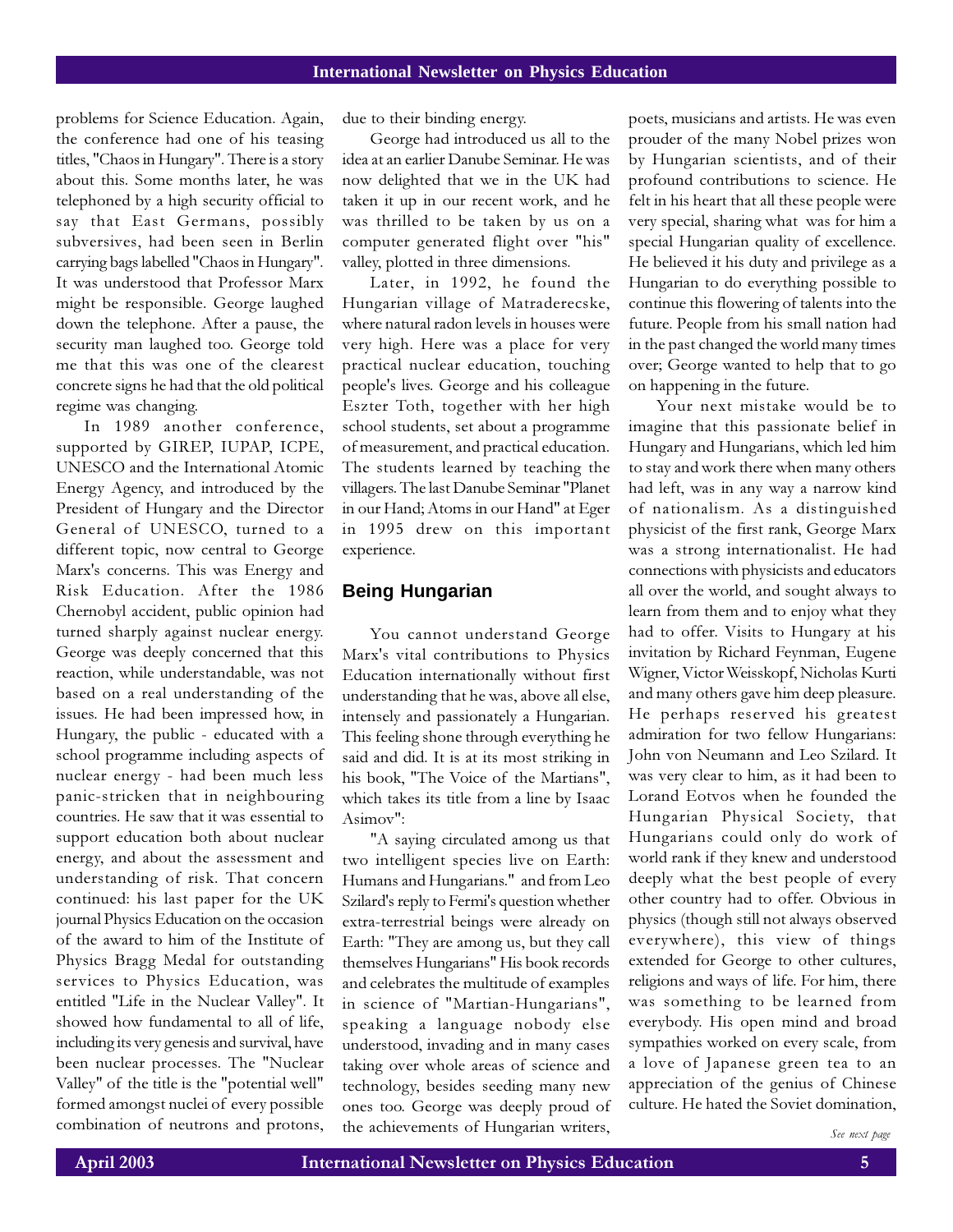but he knew, respected and learned from their great physicists, particularly Yakov Zel'dovich. It was a thought from Zel'dovich that led George Marx and Sandor Szalay to propose that a small neutrino mass could explain the "missing matter" in the Universe. If only neutrinos had turned out to be a bit more massive than they actually seem to be, a Nobel Prize might well have been his. If it had, he would have planted his own tree with pride in the garden he established with trees planted by every Nobel prize winner he could tempt to visit Hungary.

One thing George Marx never believed: that the path to creativity and excellence lies in a quiet life. He felt sure that the turbulent times that Hungarians have had to survive stimulated many of them to originality and brilliance. For this reason he was always himself looking eagerly for the next new thing; for the coming idea or challenge. That was what kept him alive.

### **George Marx in Japan, China and Africa**

George Marx's fascination with and respect for all cultures gave him a wonderful and wide view of the development of knowledge throughout the world, and through history. In a chapter "Shortcut to the Future", written in 1994 for a volume to honour the memory of one of his heroes in physics education, Eric Rogers, he memorably evoked the whole history and geography of knowledge. Paying tribute to the gifts to our heritage of the cultures of China, India, Islam, Israel, Japan and the USA, he asked the question how to keep knowledge alive and on the move in postindustrial society. With this large vision and tolerant understanding of others, George Marx was able to help and encourage scientists and teachers in India, Japan, China, and Africa to see and invent for themselves new paths into the future for their science education.

In the 1980s and 1990s George made many visits to China, Japan and Africa. He also went to India in 1984. A long visit to China in 1983 was followed by a series of further visits, as he was invited back again and again. This in itself is testimony to the value Chinese people put upon his ideas and experience. A similar long series of visits to Japan started in 1986. In all these visits, George expounded his vision of a science education based on the deepest and most general elements of the scientific world picture, and designed to develop the creativity and talent of all students.

I can recall George, in London with us after his first visit to China, speaking with awe of the huge scale of educational problems in a country of more than a billion people. In Hungary, with 10 million people, you could get all the high school teachers of physics in the country into one big hall or maybe stadium, and speak with them of a new vision. But in China, to organise any change at all means influencing millions of teachers, not thousands. Even so, George established a close rapport with his Chinese friends, and between them they found close and sometimes surprising bonds between China and Hungary.

Some of the most fruitful outcomes of George Marx's work in Asia came in 1992 when he brought about one hundred Japanese physics teachers to Jaszbereny in Hungary, where they exchanged ideas about teaching physics with Hungarian teachers, and again in 1997 when he organised a conference "Creativity in Physics Education" in Sopron, jointly with the Chinese Physical Society and the Japanese Association for Science Education. In many respects, George opened the borders of their countries for Asian teachers, as he had done before for teachers in Eastern Europe.

Starting in 1987, with the support of the International Centre for Theoretical Physics headed by his friend Abdus Salam, George Marx began a long series of workshops on the use of microcomputers in science and mathematics education. Between 1987 and 1993 he took his ideas, and his personal charm and warmth to Egypt, Ethiopia, Kenya, Ghana, Zimbabwe and Uganda. George was never there merely to teach. Above all, he tried to leave behind a sense of possibility, of personal creativity in every participant.

I was with him on the first of these visits, which was to the Sudan. He had been asked to lead a team introducing uses of microcomputers in education. Not without difficulty, we carried our electronic equipment through the Sudanese Customs. We gave, and often improvised, talks. But what I remember best is a drive out into the Sahara desert. Of course the truck got stuck in soft sand and we had to dig it out. There was emptiness as far as you could see, or even imagine seeing. Truth to tell, I was scared. But nothing new and strange ever scared George. With his permanent sense of adventure, he loved every moment of this, as of any new experience.

### **Paths made by walking**

I hope that I have shown how the many contributions George Marx made to science education internationally sprang from deep within him. He lived for the adventure of new thoughts. So I can best end with the short poem by Antonio Machado which George himself chose to end his chapter in honour of Eric Rogers:

> Traveller! Here there is no path. Paths are made by walking. When you look over your shoulder, You see a path you'll never walk again.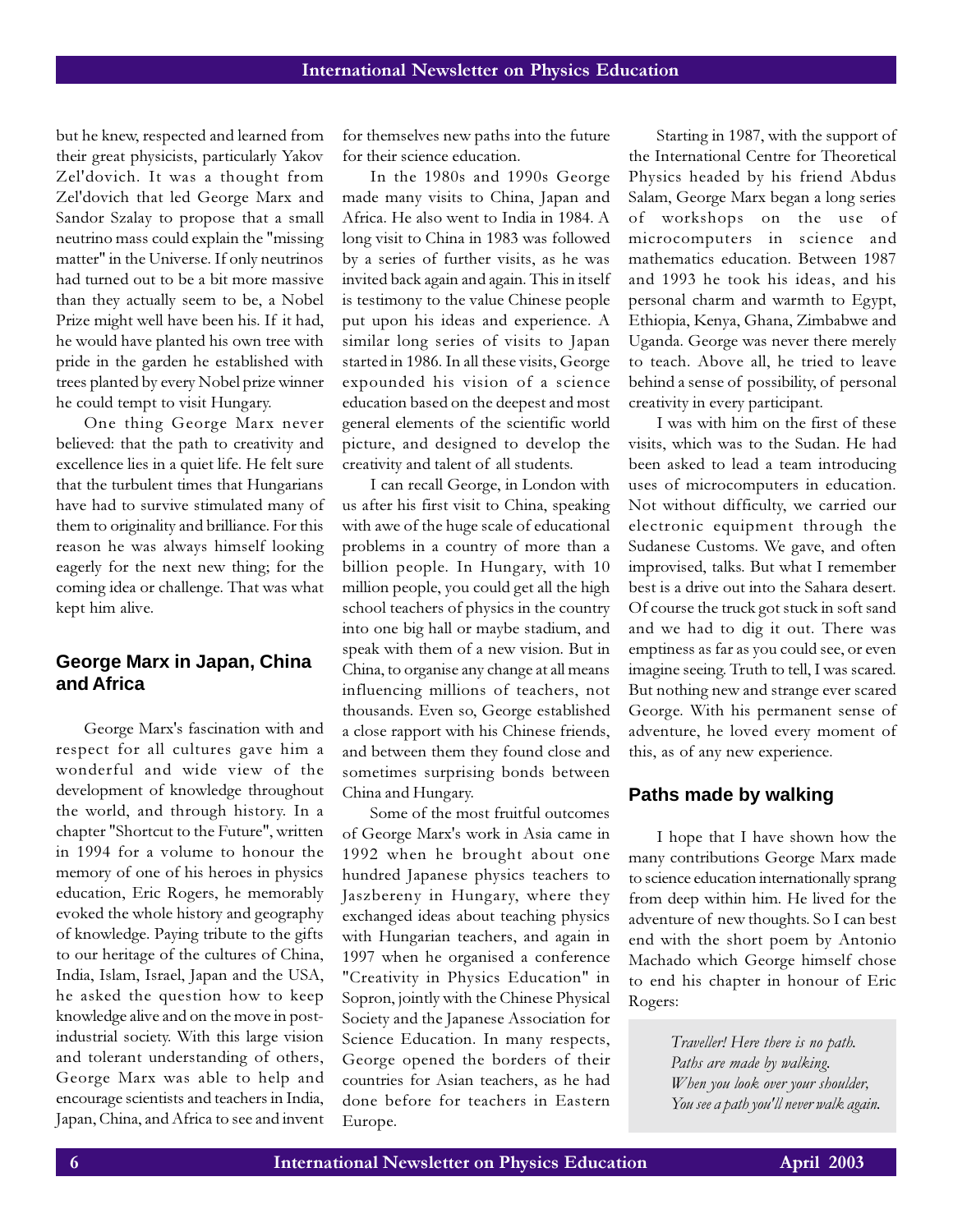# **Citation for the Presentation of the ICPE Medal**

to Professor Lillian Christie McDERMOTT, University of Washington, Seattle, WA, USA

Professor Lillian Christie McDermott is awarded the ICPE medal for her continuing leadership in physics education research on three fronts: for her research on understanding student difficulties in learning physics, for her development of researchbased inquiry curricula, and for her tireless efforts to further the acceptance and understanding of physics education research within the community of physics and throughout the world.

Her research into student difficulties with learning physics spans 25 years and almost all of the topics in the introductory physics curriculum from kinematics to modern physics. She led the education research community in showing how to adapt the idea of the demonstration and problem solving interviews developed in cognitive psychology so as to make it effective in understanding how students think about physics. In addition, she showed how to extend what was learned in such interviews with individuals to large groups of students through testing with open-ended questions.

In addition to elucidating and documenting student difficulties with particular topics of physics, she broke new ground in demonstrating how to create high quality curricular materials based on research knowledge. Her developmental model used research techniques to continually refine her materials in a cycle of research, development, and instruction that produce materials that are highly effective in building physics concepts for a large fraction of students, and that are demonstrably transferable. Her curricula, Physics by Inquiry and Tutorials in Introductory Physics have not only been widely adopted, they have become models for numerous other successful curricula developed by others.

Finally, Lillian McDermott has been the most visible advocate of the value of physics education research to the physics teaching community world-wide. Since 1979, she has given more than 300 invited talks, colloquia, seminars, and workshops at meetings, conferences, and universities around the world. In addition, she has served as mentor for dozens of students, teachers, and researchers who wanted to learn to do and use physics education research. Her research group has provided a model for education research within a physics department that has led a change in the way that physics as a profession interacts with education and education research.

> Prof. Dr.-Ing. Juergen A. Sahm, Chairman of ICPE August 2002

# **Citation for the Presentation of the ICPE Medal**

to Professor TAE RYU Tokyo, Japan

Professor Tae Ryu, born February 24, 1934 is awarded the ICPE medal because her remarkable contribution to physics education has been outstanding and international in scope and influence, and has extended over a considerable period of time.

She graduated from Ochanomizu University in 1957 and started her career in education as a science teacher in a secondary school. In 1961 she became an assistant in the Physics Department of the College of Arts and Sciences, University of Tokyo. Then she moved to the Physics Department of Sophia University and served as lecturer and later associate professor.

She served as member of the board of directors of the Physics Education Society of Japan and as member of the Physics Committee on the Science Council of Japan, as well. In the international arena, she was a regular member of the IUPAP Commission 14, i.e. the International Commission on Physics Education (ICPE) in 1993-1999, and a member of the Working Group on Physics Education of the UNESCO Physics Action Council from 1994-1997.

Her international involvement in activities in physics education started when she partici-pated in the Summer Institute

of the Harvard Project Physics in 1972 in the USA. On returning to Japan, she organized a workshop based on this experience. The college and high school teachers who participated in this workshop continued meeting periodi-cally and published a Japanese version of "Project Physics". This group of physics teachers grew into the Association for Physics Education in Japan, which has been one of the most active and creative groups of physics teachers in Japan. In 1980, she attended Nuffield Physics & Science in Society at Worcester College and Chelsea Col-lege in the UK, obtained certification for the teaching of Physics in UK, and introduced the Nuffield physics curriculum to Japan. Continuing to keep abreast with curricular developments, recently she was instrumental in introducing the new "IOP Advancing Physics" program to physics teachers in Japan.

Since her first ICPE conference in Edinburgh in 1975 she has attended many ICPE, GIREP, and other meetings on physics education and facilitated exchange of informa-tion between Japan and other countries.

Professor Ryu was also an active member of organizing committees of many interna-tional conferences and workshops on physics education. The first of these was the 1986 ICPE Tokyo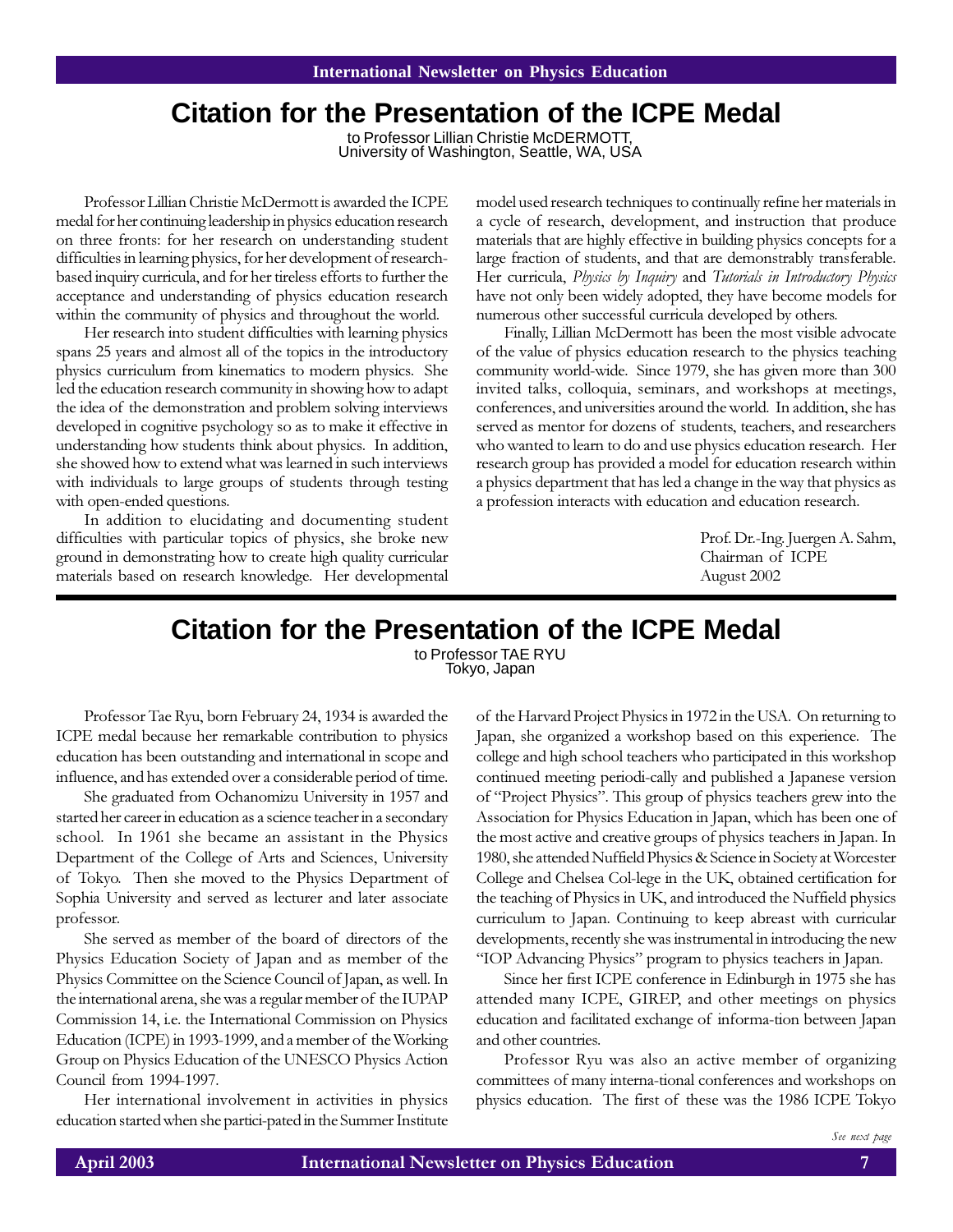## **Towards a Lack of Science Teachers**

France, like the majority of western countries, has seen lately its students drifting away from university scientific studies. The reasons for this disaffection are certainly deep, since this tendency reaches countries having very diverse educative systems. If nothing is done, the shortage of scientific managers and teachers of science will be dramatic when, within a few years from now, it is necessary to renew the generation of babyboomers leaving for retirement.

A recent study required by the French ministry of education indicates that the number of candidates per open teaching position has decreased, during the past five years, from 7 to 4.5 in mathematics and from 9 to 3.5 in physics and chemistry. Our society certainly needs scientists and science teachers in the future.

According to an inquiry recently led by senator Glenn, USA maintains their policy of massive immigration of young people from asian countries and Russia at undergraduate or graduate level. Other countries do not have the same power of attraction set against with USA, and begin to experience a drastic lack of science teachers. Because of the public system of education which is extremely centralized, it opposses a certain inertia and retardation effects, but this may only be a matter of time. One may therefore conclude that these evolutions reflect an international division of university training: rich countries would orient their youth towards economy and finance, emergent countries providing young scientific students. What can one do, were the wave so profound ?

It is important for a government to decide whether or not there is a problem, and now is the proper time to do so, in view of the relevant time scale : it takes 4

to 5 years to produce a teacher. If there is problem – and we think, together with a number of people involved in the education system – then simple measures, easy to quantify, can be taken, which would send a clear message to students finishing high school.

More than 20 years ago a number of students interested in teaching were pre-hired after one year in the university. The system was called : « Instituts préparatoires à l'enseignement secondaire » (IPES). The candidates would take the screening test, applicants who qualified in the test will receive allowance to pursue their studies provided they committed themselves by contract to teaching during 10 years (the years of studying were included in the 10 years).

Teachers for primary school were recruited through a competitive test at the level of baccalaureat, and would then go to a special school called "Ecoles Normales d'Instituteur". They would

See TOWARDS, Page 12

CITATION, TAE RYU (Continued from Page 7)

meeting on "Trends in Physics Education" held in Sophia University. Many well-known physics education researchers from many countries attended this conference. It gave a big impact on physics education in Japan. The most remarkable effect was that after this conference many high school teachers started to attend ICPE, GIREP, ASE(UK), NSTA(US) meetings ,etc.. It also led to three US-Japan-China Conferences organized by Professors T. Ryu, L. Jossem, K. Zhao, and Y. Yun. She also organized conferences and workshops in collaboration with colleagues from the UK, Hungary, Poland, and China. Furthermore she made associa-tions with Asian countries as Philippines and Korea, and promoted exchange of ideas on physics education between these countries.

She was chief editor of the ICEC Newsletter of the Physics Education Society in Japan which publishes papers on physics education written in Japanese translated into English.

In addition to many physics education research projects in Japan, she performed joint international research work such as "Physics Problems for University Entrance Exami-nations" with Professors P. Black and G. Marx, et al. The report from this work later was published as a part of a UNESCO book "Physics Examination for University Entrance" (UNESCO Document Series 45). She was the group leader of the "Interna-tional Forum on Scientific and Technological Literacy for All, Project 2000+" by UNESCO. She also wrote "The Factor Affecting High School Students' Choice of Science Courses" together with Professor Woolnough.

In summarizing Tae Ryu's activities, she may be characterized as the link for physics education between the East and the West. Her long-time activities have had a remarkable influence on the development of physics education and friendships among the peoples concerned.

> Prof. Dr.-Ing. Juergen A. Sahm, Chairman of ICPE August 2002

This paper appeared in the French Newspaper Le Monde on February  $7<sup>th</sup>$ , 2003 by Pierre Arnoux, Professor of Mathematics at the University of the Mediterranian, Marseille Claudine Robert, Professor of Mathematics at the University Joseph Fourrier, Grenoble Jacques Treiner, Professor of Physics at the University Pierre et Marie Curie, Paris, C. Robert chairs the Group of Experts Ministry of Education, High School Programs for Mathematics.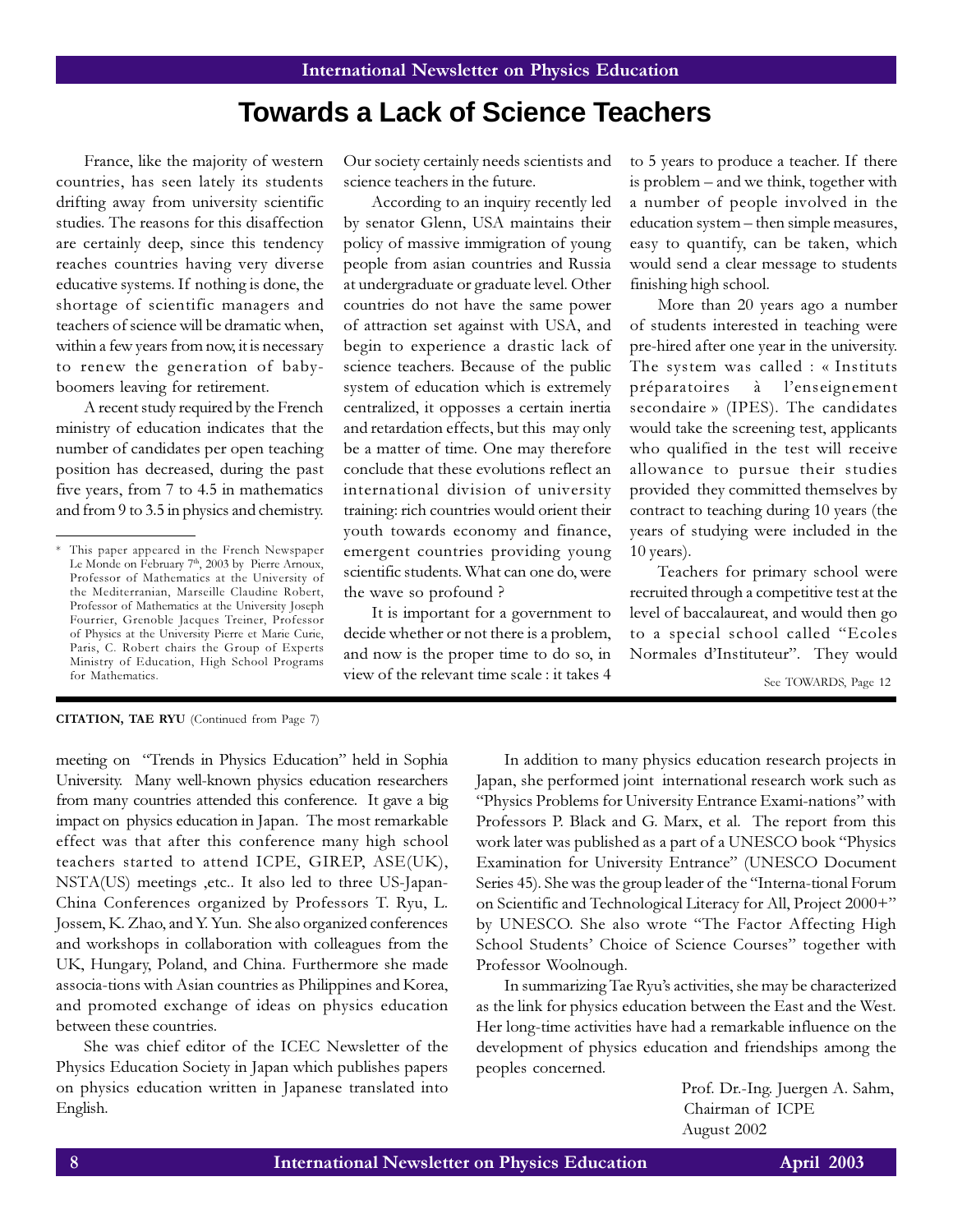# **Conservation of Mechanical Energy in a Simple Pendulum**

#### **Purpose**

After doing this activity, you should be able to:

- Show quantitatively the law of conservation of mechanical energy using a simple pendulum; and
- Determine the relationship between variables from the graph.

#### **Materials for Activity**

Improvised simple pendulum equipment C-clamp Graphing paper Carbon paper Manila paper Scotch tape

### **Simple Pendulum Equipment\***

#### **Materials for Pendulum Equipment**

Piece of plywood (1/4 in) 47 cm x 30 cm Piece of wood (30 cm x 7 cm x 2 cm) 2 small pieces of wood (4 cm x 2.4 cm x 2 cm and 2 cm x 2 cm x 2 cm) 40 cm long GI wire (size 10) Wood glue Metal ball or marble with a diameter of 2-3 cm

#### **Procedures**

- 1. Assemble the plywood, small pieces of wood and straight wire as shown in Fig. 7.5.
- 2. Bend the lower end of the wire (about 2.5 cm) into a right angle (Fig. 7.5).
- 3. Drill a hole at the center of the metal or plastic ball. Make sure the wire can fit into the hole easily, Fig. 7.6.



- 4. Insert the ball into the lower end of the wire, Fig. 7.6.
- 5. Test the equipment by raising the ball to a higher position and then releasing it. Does the ball leave the wire when it reaches its lowest point and the <sub>Fig. 7.7. The improvised</sub> stopper stops the wire? If not, then



make the hole of the ball slightly bigger.

#### **Procedure for Activity**

- 1. Tape a piece of graphing paper to the wooden wall of the pendulum set (Fig. 7A.1). Mark the lowest point (B) of the ball. Draw horizontal lines at every 1.0 cm from point B.
- 2. Clamp the pendulum equipment on the edge of the table. Measure the vertical distance (H) between point B and the floor. (See Fig. 7A.2.)



Fig. 7A.1. The experimental setup

- Spread the manila paper on the floor, and fix it by a piece of plastic tape. Mark point O on the paper. (See Fig. 7A.2.)
- 4. Release the ball from a height of 1 cm from point B. (Fig. 7A.3.)



5. Put the carbon paper on the ball's landing position on top of the manila paper. Measure X and record in the data table.

6. Repeat Steps 4 and 5 at  $h = 2.0$ cm, 3.0 cm, 4.0 cm until 10.0 cm. Make sure the marks on the ball<br>paper are paper aligned. If one mark deviates greatly from the line, then repeat<br>for that that particular height.



7. Graph  $h$  vs.  $X^2$ .

Table 7A.1. Data table

| H(cm) | $X$ (cm) | $X^2$ (cm <sup>2</sup> ) |
|-------|----------|--------------------------|
| 1.0   |          |                          |
| 2.0   |          |                          |
| 3.0   |          |                          |
| 4.0   |          |                          |
| 5.0   |          |                          |
| 6.0   |          |                          |
| 7.0   |          |                          |
| 8.0   |          |                          |
| 9.0   |          |                          |
| 10.0  |          |                          |

#### **Analysis**

- 1. What are the variables involved in this activity?
- 2. What form of energy do the vertical distance h and the horizontal distance X represent?
- 3. What does a longer horizontal distance traveled by the pendulum indicate about the kinetic energy of the ball? What does a higher position (h) of the ball indicate about its potential energy?
- 4. What do you observe of the values of X as h increases?
- 5. What does the shape of the graph, h vs.  $X^2$ , indicate about the relationship between  $h$  and  $X^2$ ?
- 6. What is the slope of your graph? What quantity does this slope represent?
- 7. Can you conclude from your data that mechanical energy is conserved? Support your answer.
- 8. What is the degree of accuracy of your experimental data? How do you check it?

Practical work in high school physics: Sourcebook for Teachers. (2002). Quezon City: UP NISMED developed by the Science and Mathematics Education Manpower Development Project (SMEMDP).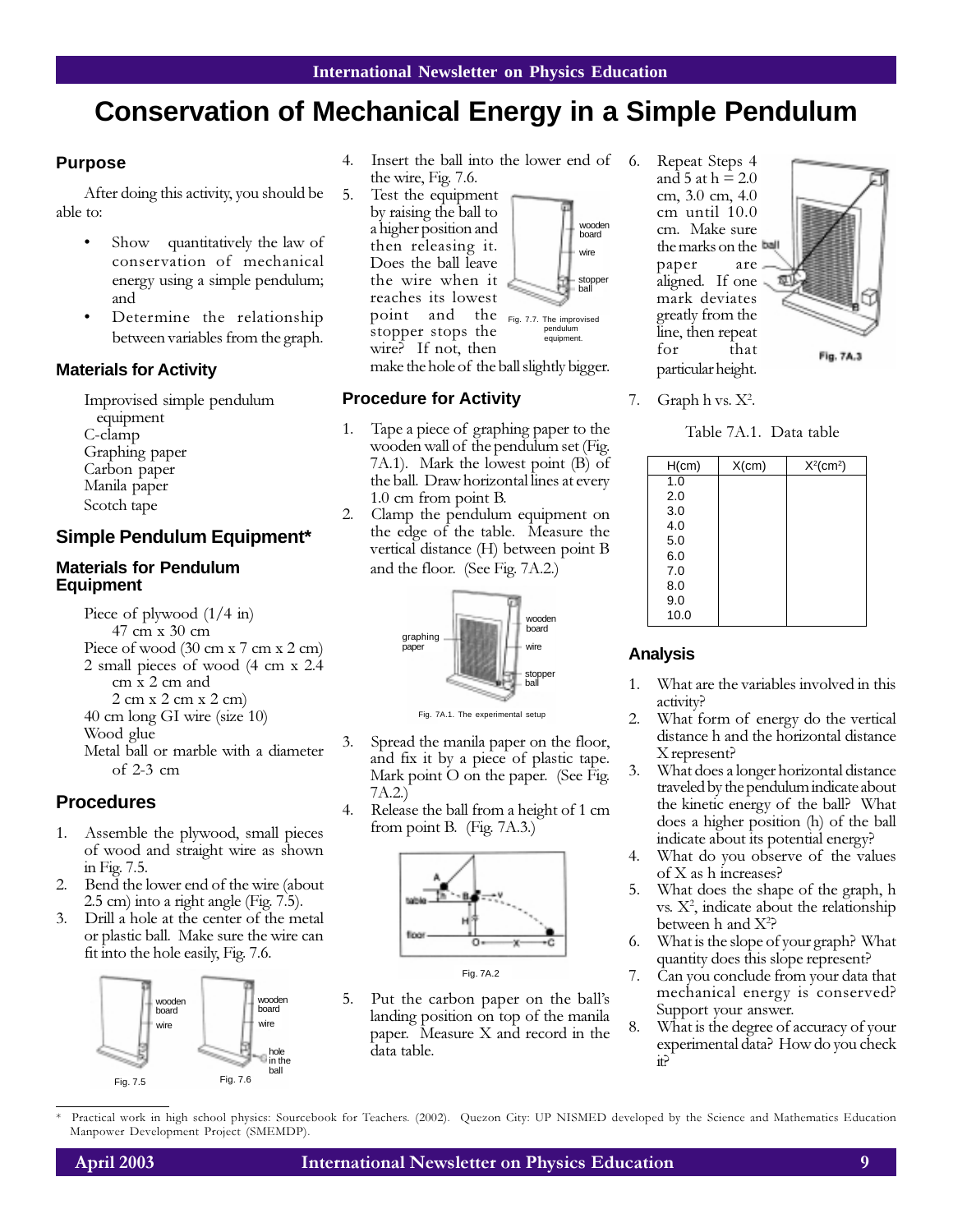## **Seeing Infrared**

by Ernie McFarland and Tom Kehn

There are many technological devices used today for which the underlying science is a complete mystery to students and the general public. One such device is the remote control, which is used for televisions, CD players, etc. This article describes a demonstration that shows what a remote control is doing, and how the signals from it are coded.

A remote control is pointed at an IRsensitive silicon solar cell. The output from the solar cell is connected directly to an oscilloscope, and the signals produced by pressing the various buttons on the remote control can be viewed easily on the oscilloscope display.

Virtually any oscilloscope available in a high school, college, or university should be capable of displaying the signals. To store and print the signals, we used a Tektronix TDS210 digital real-time 60-MHz oscilloscope with the time setting at 2.5 ms/division. The peak voltage depends on the particular remote control used, how far it is held from the silicon cell, and the sensitivity of the cell. The peak voltages with our apparatus were a few tenths of a volt.

Figure 1 shows the oscilloscope display when the "9" button is pressed on a Sony VCR remote control. The signal consists of 13 pulses; the first is a 2.4-ms header pulse that activates the VCR. The remaining 12 pulses constitute a binary code (1s and 0s), with a "1" having a longer duration (1.2 ms) than a "0"  $(0.6 \text{ ms})$ .

The 1s and 0s are separated by time intervals of 0.6 ms, during which the IR burst is off. The code after the header pulse in Fig. 1 is 000100001000. Figure 2 shows the display when the "play" button is pressed on the same remote control; the code after the header is 010110001000.

The pulses representing the 1s and 0s appear to be of roughly constant amplitude in Figs. 1 and 2. However, decreasing the time/division setting on the scope reveals that the amplitude is modulated at a frequency of 40 kHz. The receiver is designed to respond to signals at this frequency so that interference will not be produced by other IR sources such as ordinary lightbulbs.



remote control



Fig. 2. The "play" signal from a Sony VCR remote control

### **Device Coding**

Why doesn't a Sony TV respond to the signal from a Sony VCR remote control? To answer this question, we looked at the signals from three Sony remotes: VCR, TV, and CD-player. The results are presented in Table I; for easy reading, each 12-digit code is presented in four three-digit bunches. A careful perusal of the table shows that the last six digits in each code identify the device for which the remote is designed. For example, all signals for the Sony VCR end with 001000. The first six digits specify the button that is pressed. A particular button often gives the same first six digits for each of the Sony devices; for instance, "1" is coded by 000000. However, "play" is 010110 for the VCR, but 010011 for the CD-player.

Not all manufacturers use the same type of coding. In one common example, the duration of the spaces between the pulses is used to indicate the 1s and 0s. In another, a "0" is indicated (after a pulse) by having the IR be off for a period of twice the pulse duration, and a "1" is indicated by the IR being off for thrice the pulse duration. More information about coding is available in a paper<sup>2</sup> in the *American Journal of Physics*.

## **A Related Demonstration**

Modern video cameras and digital still cameras use light sensors that can detect infrared light. If a remote control is pointed at such a camera, and any of the buttons is pushed, a white flash of Fig. 1. The "9" signal from a Sony VCR Fig. 2. The "play" signal from a Sony light can be seen on the camera monitor.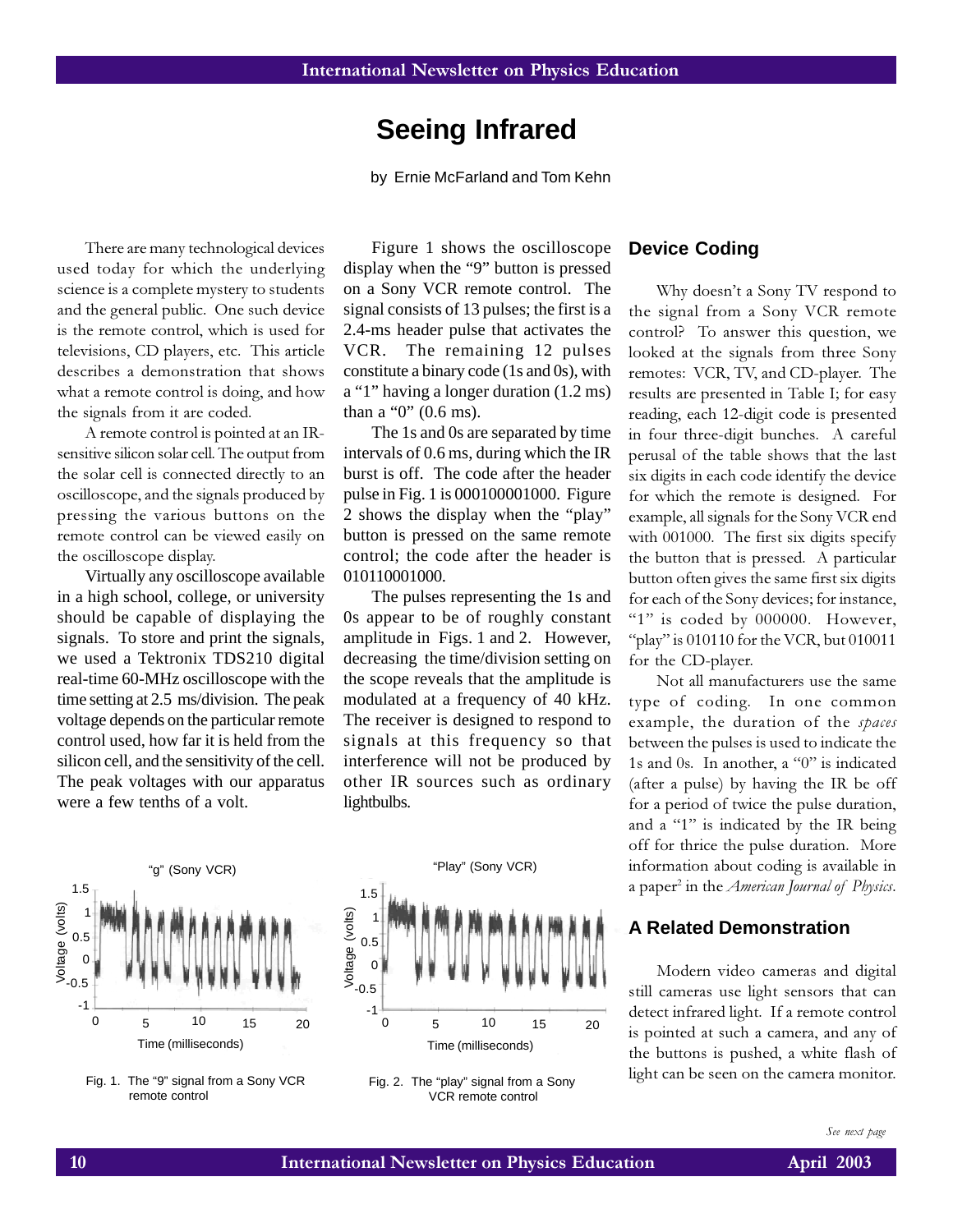SEEING (Continued from Page 10)

| Device         | Button              | Code                                                                     |
|----------------|---------------------|--------------------------------------------------------------------------|
| Sony VCR       | 1<br>8<br>9<br>play | 000 000 001 000<br>111 000 001 000<br>000 100 001 000<br>010 110 001 000 |
| Sony TV        | 1<br>8<br>9         | 000 000 010 000<br>111 000 010 000<br>000 100 010 000                    |
| Sony CD-player | 1<br>8<br>9<br>play | 000 000 010 001<br>111 000 010 001<br>000 100 010 001<br>010 011 010 001 |

Table 1. Infrared codes for various devices.

### **Acknowledgments**

We wish to thank our colleague Chuck Fischer for useful assistance and advice.

### **References**

McFarland, E., & Kehn, T. (2000). Seeing infrared. The Physics Teacher 38(5), 314-315. (Reprinted with permission from the authors)

Huebner, J. S., & Sundaralingam, N. (1998). American Journal of Physics 66(6), 544-547.

#### Announcement

The IUPAP will get a UNESCO/ROSTE contract to fund two follow-up project proposals:

- 1. Initiate a pilot program to fund the attendance of women from developing and eastern European countries at regional conferences and schools this fall. The proposed funding is for 12 -15 women at a maximum cost of \$800 each. This would require \$9000.
- 2. Sponsor special sessions on women in physics and the results of the Paris meeting at major conferences. The proposed teams of three women organize sessions at five conferences. Each of the 15 women involved would receive up to \$600 to attend the conference and present talks and information. This requires \$9000.

Submit applications for these grants on or before September 22, 2003. IUPAP Working Group on Women in Physics Education will notify immediately the chosen recipients. Interested applicants should reply immediately.

Feel free to share this information with other women in physics. For grants of type 1, only women physicists from Eastern Europe or developing countries may apply.

Applicants for type 1 grants, the requirements are:

- Your complete contact information
- Brief description of the conference or workshop you wish to attend
- Brief statement of how attending the conference or school will enhance your career
- Letter of recommendation from one colleague
- The amount of money (up to \$800) required to attend

Applicants for type 2 grants, the requirements are:

- Complete contact information for the two or three women that will arrange and present the special session
- Brief description of the conference where the session will be presented
- Brief description of the session that you will organize
- The amount of money (up to \$600) that each of you will need to attend

For more information and inquiries, consult Jackie Beamon-Kiene, on or before September 22, 2003. e-mail: beamon@aps.org